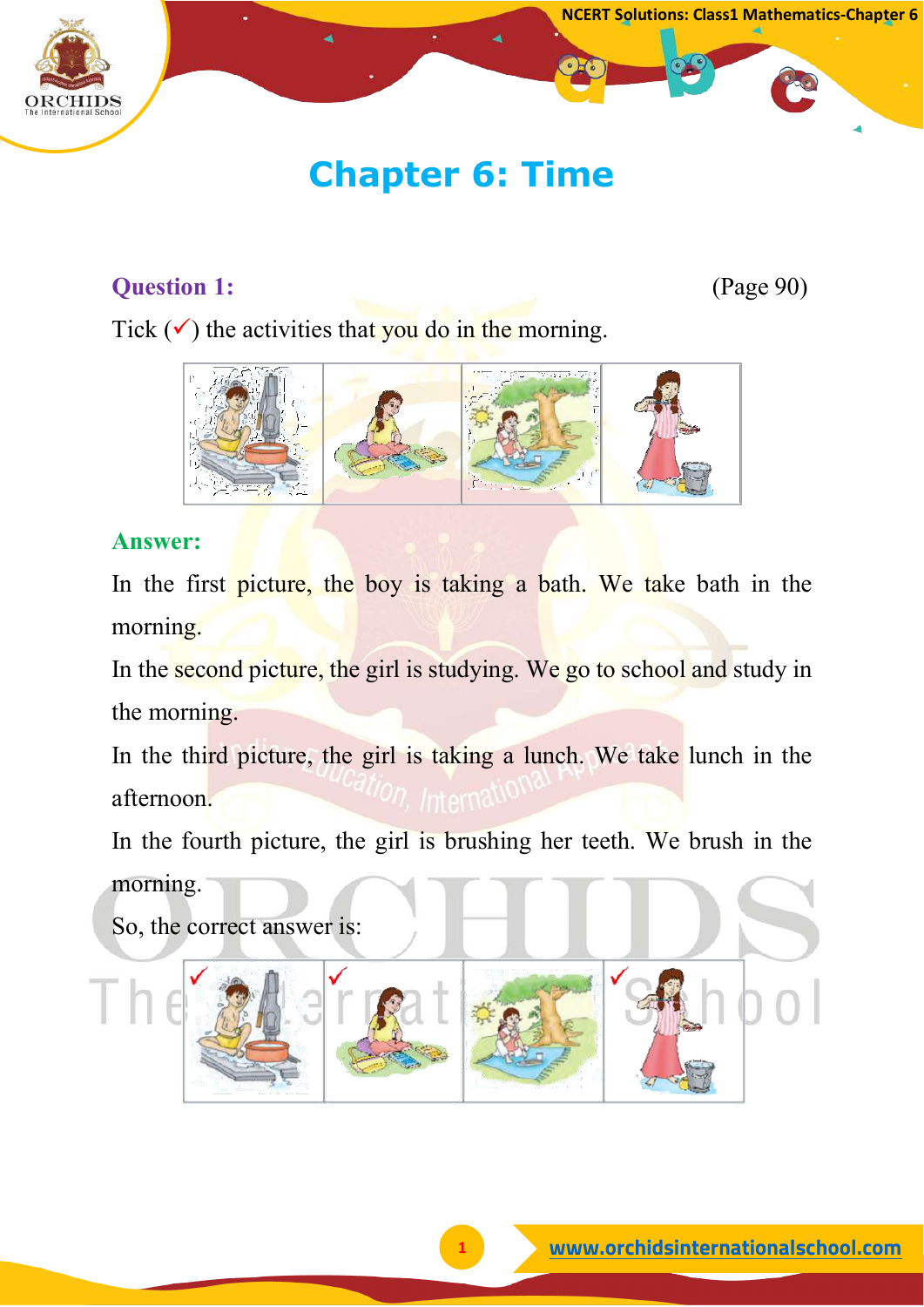

# **Question 2:**

Tick  $(\checkmark)$  the activities that you do in the evening.



## **Answer:**

In the first picture, the boy is taking a bath. We take bath in the morning.

In the second picture, the girls are playing. We play in the evening.

In the third picture, the boy is going to school or he is returning to home from school. We go to school in the morning and return home in the afternoon. Answers can vary.

In the fourth picture, the boy is sleeping and dreaming. We sleep at night.

So, the correct answer is:

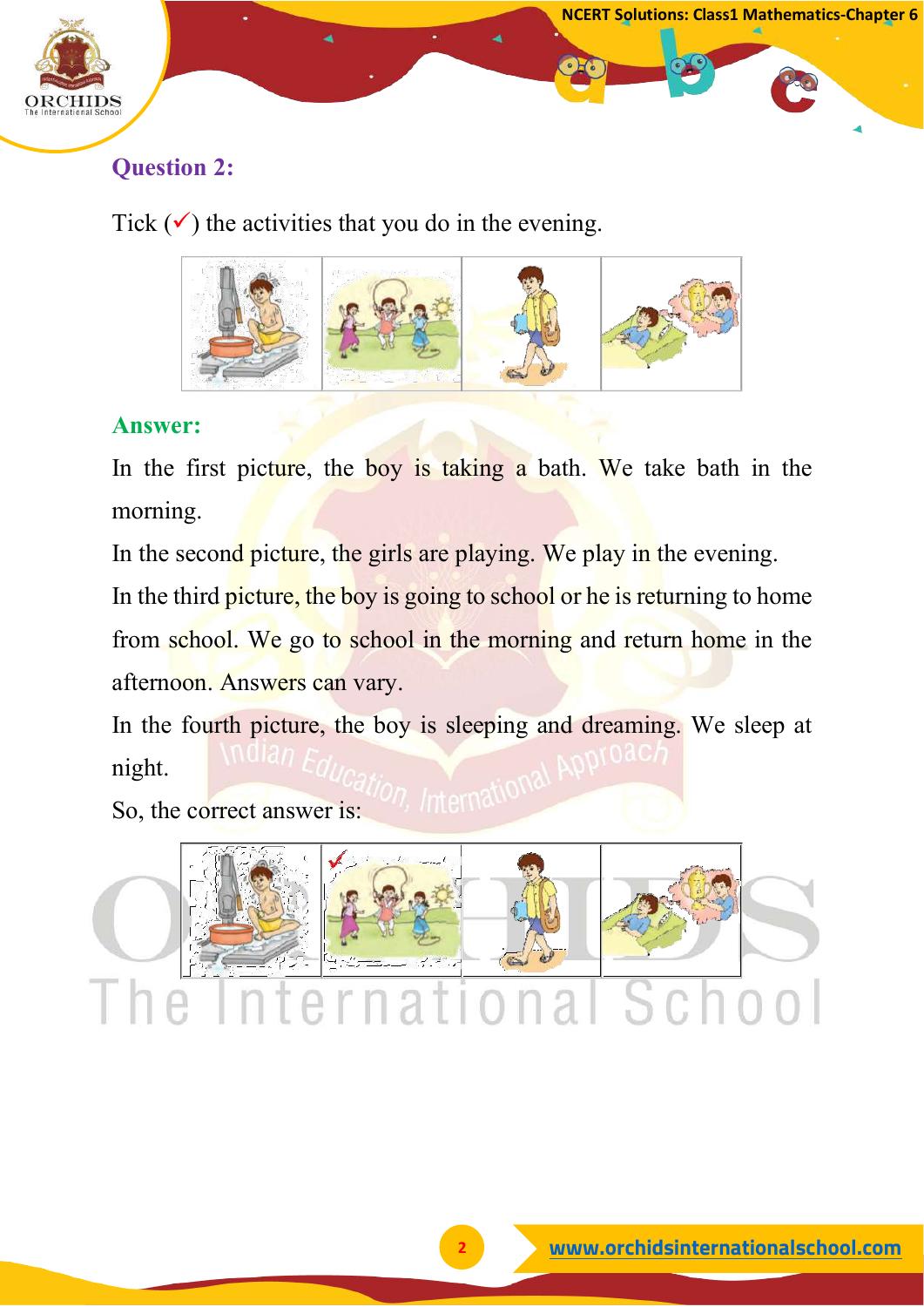

# **Question 3:**

Tick  $(\checkmark)$  the activities that you do in the day.



## **Answer:**

In the first picture, the girl is brushing her teeth. We brush in the morning and at night as well.

In the second picture, the boy is walking in the day.

In the third picture, the girl is eating. We take breakfast in the morning and lunch in the afternoon and dinner at night. Answers can vary.

In the fourth picture, the boy is taking a bath. We take bath in the morning.

From Morning to Evening is consider as a day. So, the correct answer is:

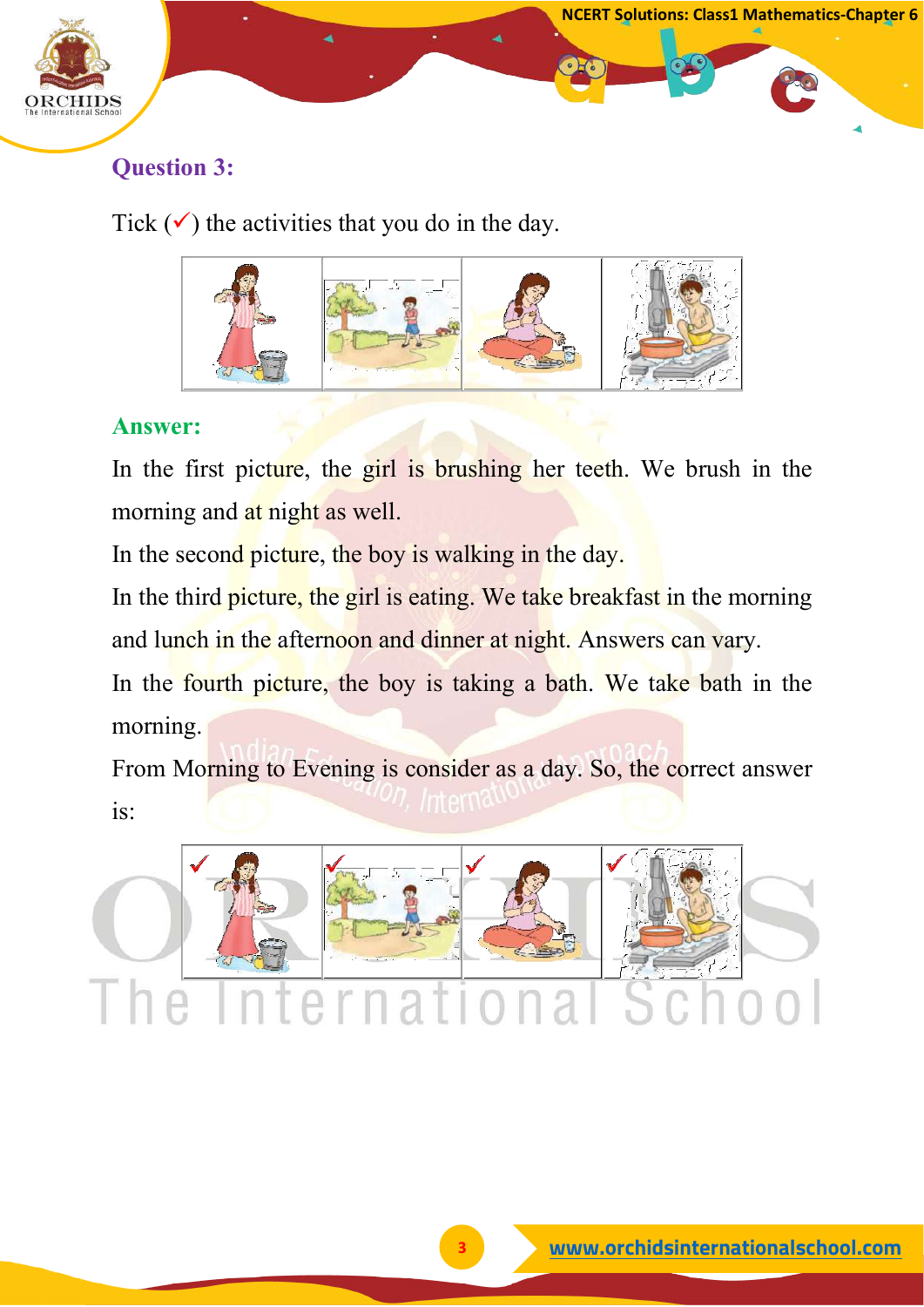

## **Question 4:**

Tick  $(\checkmark)$  the activities that you do at night.



#### **Answer:**

In the first picture, the boy is sleeping and dreaming. We sleep at night. In the second picture, the girl is studying. We study during the day time and at night also. Answers can vary.

In the third picture, the girl is sleeping. We sleep at night.

In the fourth picture, the boy is going to school or may be coming back home from school. We go to school in the morning and come back home at the afternoon.

So, the correct answer is:

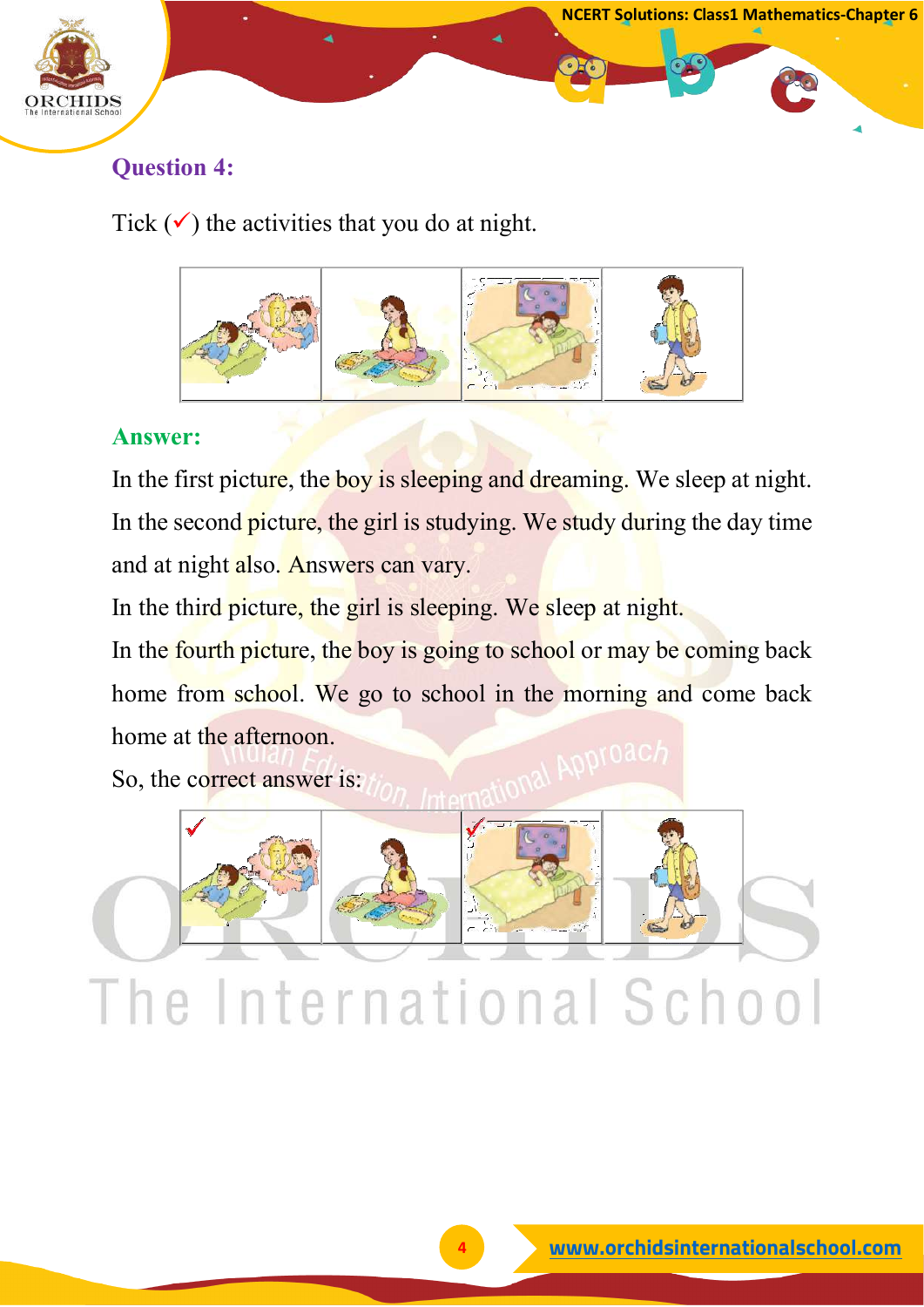

**Question 5:** (Page 91)

Number the activities in sequence.

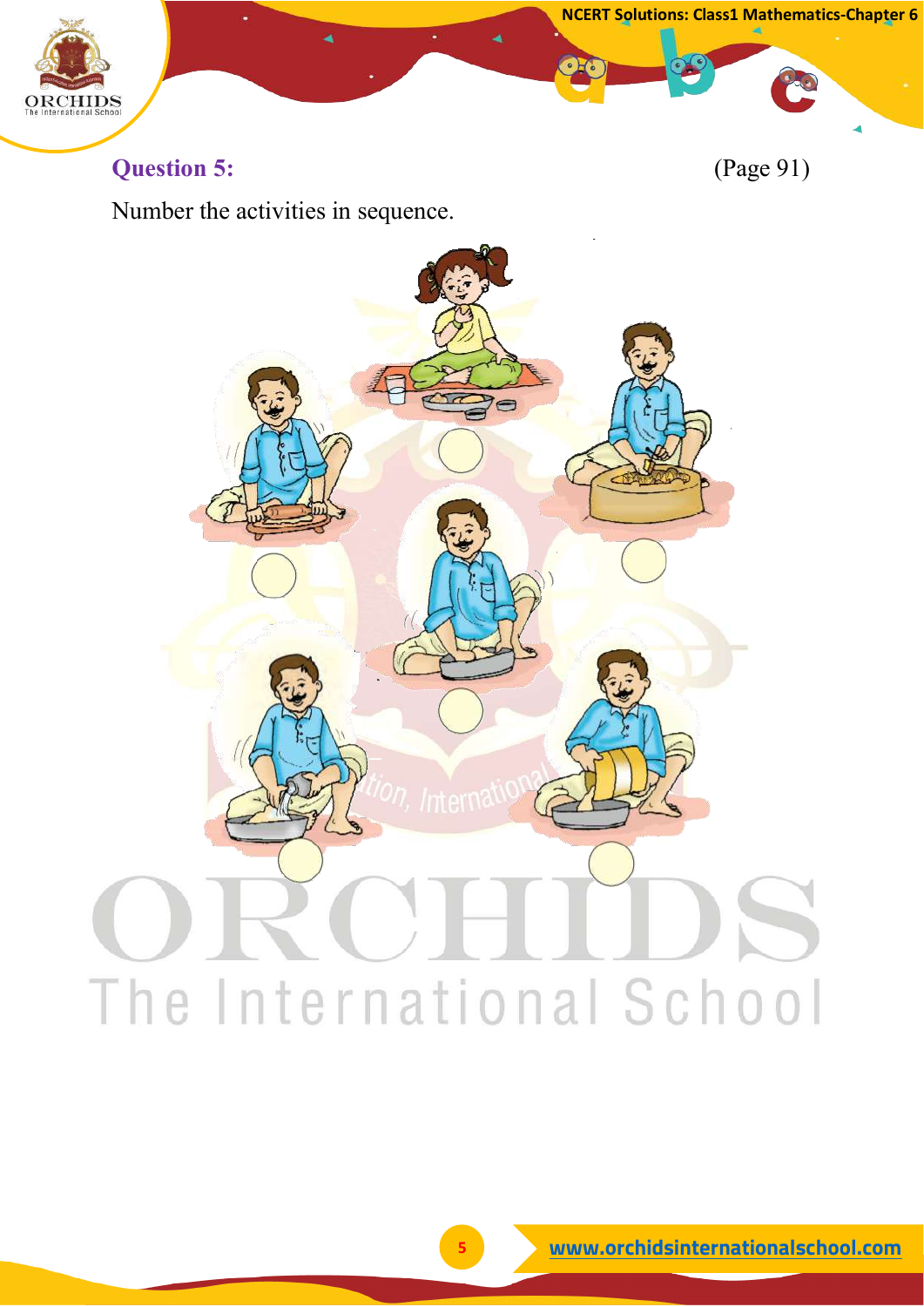

#### **Answer:**

Chapatis are made in the following sequence.

- 1. Take some flour in a bowl.
- 2. Add required amount of water to it.
- 3. Mix it well and make a dough.
- 4. Take a small ball of dough and make a chapati.
- 5. Put the pan on fire. Bake the chapati.
- 6. Now our chapati is ready for eating.

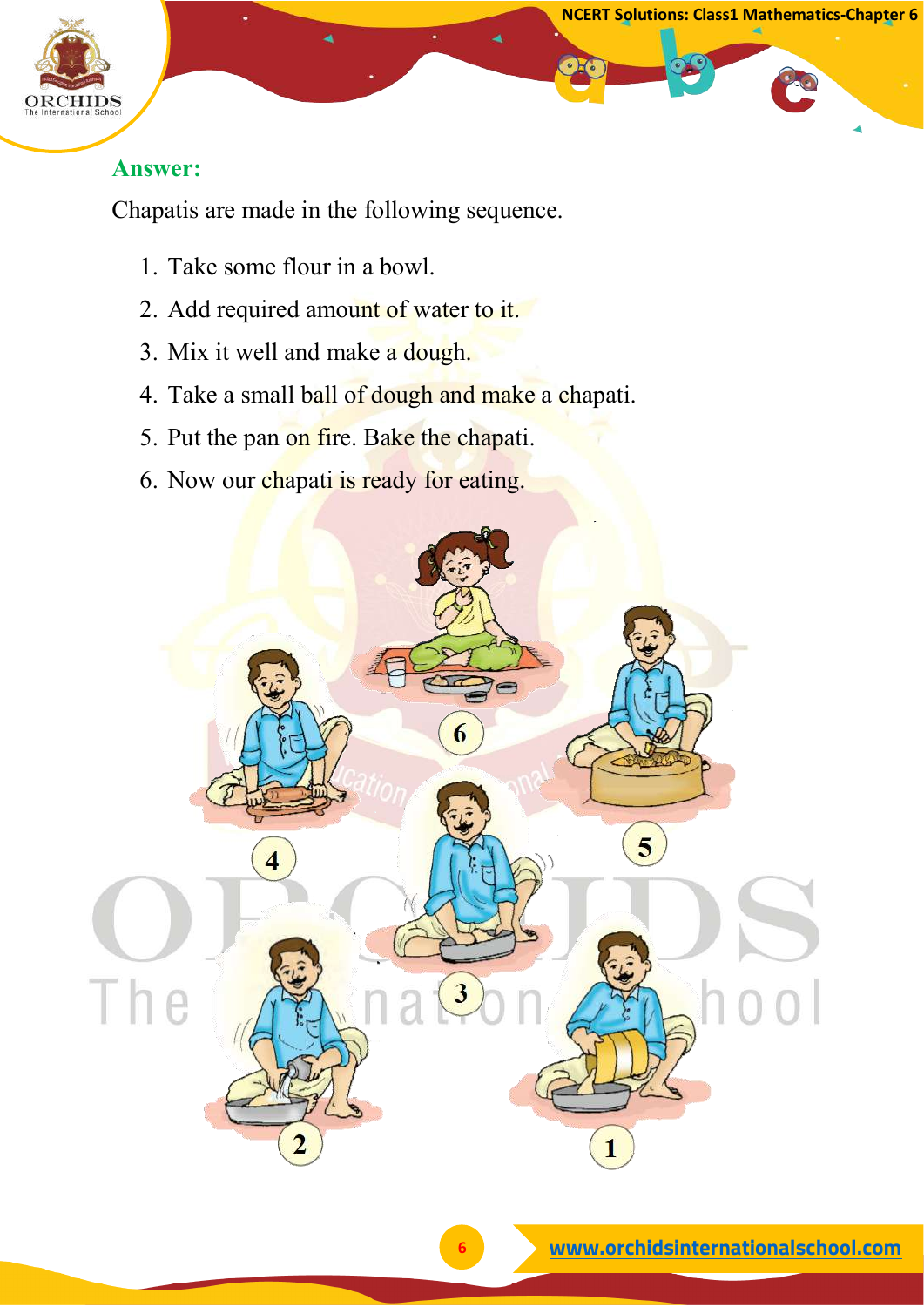

# **Question 6:** (Page 92)

# Tick  $(\checkmark)$  the activity that will take longer.



#### **Answer:**

In the first picture, a bucket is getting filled with water. In the second picture, a drum is getting fill with water. As drum is larger than bucket it will take a longer time to be filled with water. So, the correct answer is: